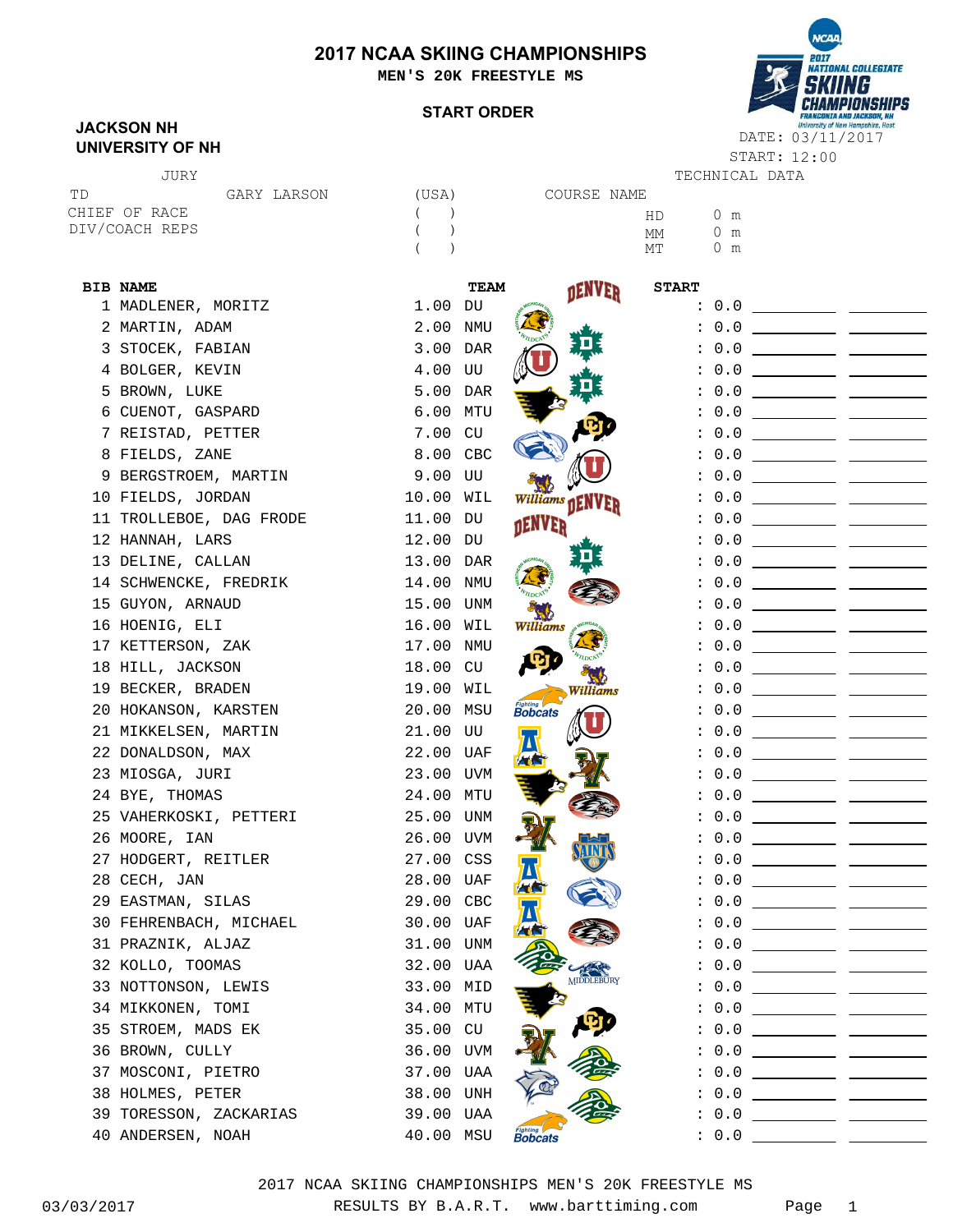## **2017 NCAA SKIING CHAMPIONSHIPS**

MEN'S 20K FREESTYLE MS

|                       | <b>JACKSON NH</b><br>UNIVERSITY OF NH | <b>TEAM LIST</b>                                                                                           | RACE#:<br><b>DATE :</b>             | NCAA2017-8<br>03/11/2017 |
|-----------------------|---------------------------------------|------------------------------------------------------------------------------------------------------------|-------------------------------------|--------------------------|
| BIB                   | USSA FIS                              | <b>NAME</b>                                                                                                | SEED                                | TEAM                     |
|                       | <b>COLBY COLLEGE</b>                  |                                                                                                            |                                     |                          |
| 8<br>29               | 6488090 /<br>6622168 /                | FIELDS, ZANE<br>EASTMAN, SILAS                                                                             | 8.00 CBC<br>29.00 CBC               |                          |
| 27                    |                                       | <b>COLLEGE OF ST SCHOLASTICA</b><br>6206288 / 3530735 HODGERT, REITLER                                     | 27.00 CSS                           |                          |
|                       | UNIVERSITY OF COLORADO                |                                                                                                            |                                     |                          |
| $7\phantom{.0}$<br>35 | 18                                    | / 3422003 REISTAD, PETTER<br>6260331 / 3530733 HILL, JACKSON<br>/ 3421172 STROEM, MADS EK                  | 7.00 CU<br>18.00 CU<br>35.00 CU     |                          |
|                       | <b>DARTMOUTH COLLEGE</b>              |                                                                                                            |                                     |                          |
| 3<br>5                | 13                                    | 6433510 / 3150596 STOCEK, FABIAN<br>6373988 / 3530906 BROWN, LUKE<br>6038947 / 3530640 DELINE, CALLAN      | 3.00 DAR<br>5.00 DAR<br>13.00 DAR   |                          |
|                       | <b>UNIVERSITY OF DENVER</b>           |                                                                                                            |                                     |                          |
| $\mathbf{1}$<br>11    | 12 5812797 / 3530759 HANNAH, LARS     | / 3200426 MADLENER, MORITZ<br>/ 3421788 TROLLEBOE, DAG FRODE                                               | 1.00 DU<br>11.00 DU<br>12.00 DU     |                          |
|                       | <b>MIDDLEBURY COLLEGE</b>             | MIDDLEBURY                                                                                                 |                                     |                          |
| 33                    | 6574644 /                             | NOTTONSON, LEWIS                                                                                           | 33.00 MID                           |                          |
|                       |                                       | <b>MONTANA STATE UNIVERSITY</b><br>Fighting<br>Bobcats                                                     |                                     |                          |
| 20<br>40              |                                       | 6362361 / 3530741 HOKANSON, KARSTEN<br>6282487 / 3530749 ANDERSEN, NOAH                                    | 20.00 MSU<br>40.00 MSU              |                          |
|                       |                                       | <b>MICHIGAN TECH UNIVERSITY</b>                                                                            |                                     |                          |
| 6<br>24<br>34         |                                       | / 3510413 CUENOT, GASPARD<br>6464973 / 3530771 BYE, THOMAS<br>/ 3180908 MIKKONEN, TOMI                     | 6.00 MTU<br>24.00 MTU<br>34.00 MTU  |                          |
|                       | <b>NORTHERN MICHIGAN UNIV</b>         |                                                                                                            |                                     |                          |
| 2<br>14<br>17         |                                       | 6313249 / 3530711 MARTIN, ADAM<br>6502231 / 3421411 SCHWENCKE, FREDRIK<br>6429793 / 3530835 KETTERSON, ZAK | 2.00 NMU<br>14.00 NMU<br>17.00 NMU  |                          |
|                       |                                       | <b>UNIV OF ALASKA ANCHORAGE</b>                                                                            |                                     |                          |
| 32<br>37<br>39        |                                       | / 3390185 KOLLO, TOOMAS<br>/ 3290420 MOSCONI, PIETRO<br>/ 3501138 TORESSON, ZACKARIAS                      | 32.00 UAA<br>37.00 UAA<br>39.00 UAA |                          |
|                       |                                       | <b>UNIV OF ALASKA FAIRBANKS</b>                                                                            |                                     |                          |
| 22<br>28<br>30        |                                       | 6392503 / 3530795 DONALDSON, MAX<br>6552640 / 3150496 CECH, JAN<br>6458731 / 3200377 FEHRENBACH, MICHAEL   | 22.00 UAF<br>28.00 UAF<br>30.00 UAF |                          |
|                       | UNIV OF NEW HAMPSHIRE                 |                                                                                                            |                                     |                          |
| 38                    |                                       | 6426199 / 3530797 HOLMES, PETER                                                                            | 38.00 UNH                           |                          |

03/03/2017 RESULTS by B.A.R.T www.barttiming.com Page 1 2017 NCAA SKIING CHAMPIONSHIPS MEN'S 20K FREESTYLE MS